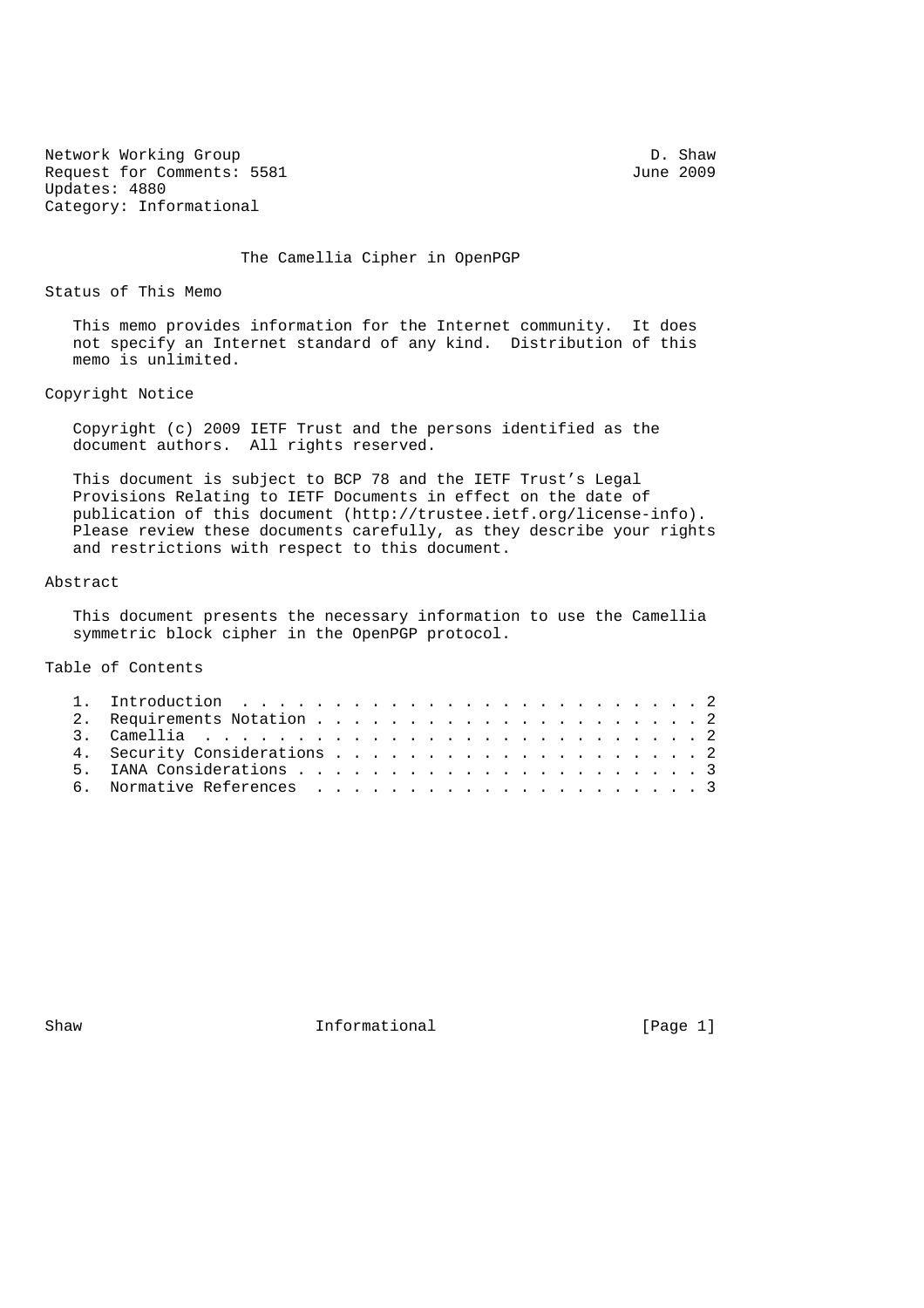## 1. Introduction

 The OpenPGP protocol [RFC4880] can support many different symmetric ciphers. This document presents the necessary information to use the Camellia [RFC3713] symmetric cipher in the OpenPGP protocol.

2. Requirements Notation

 The key words "MUST", "MUST NOT", "REQUIRED", "SHALL", "SHALL NOT", "SHOULD", "SHOULD NOT", "RECOMMENDED", "MAY", and "OPTIONAL" in this document are to be interpreted as described in [RFC2119].

3. Camellia

 Camellia is specified in [RFC3713]. It is a 128-bit symmetric block cipher (as are AES and Twofish in OpenPGP) that supports 128-bit, 192-bit, and 256-bit keys. This document defines the use of Camellia in OpenPGP.

|     | Camellia Key Length   OpenPGP Symmetric-Key Algorithm Number |
|-----|--------------------------------------------------------------|
| 128 |                                                              |
| 192 |                                                              |
| 256 |                                                              |

 OpenPGP applications MAY implement Camellia. If implemented, Camellia may be used in any place in OpenPGP where a symmetric cipher is usable, and it is subject to the same usage requirements (such as its presence in the Preferred Symmetric Algorithms signature subpacket) as the other symmetric ciphers in OpenPGP.

 While the OpenPGP algorithm preferences system prevents interoperability problems with public key encrypted messages, if Camellia (or any other optional cipher) is used for encrypting private keys, there could be interoperability problems when migrating a private key from one system to another. A similar issue can arise when using an optional cipher for symmetrically encrypted messages, as this OpenPGP message type does not use the algorithm preferences system. Those using optional ciphers in this manner should take care they are using a cipher that their intended recipient can decrypt.

4. Security Considerations

 At publication time, there are no known weak keys for Camellia, and the Camellia algorithm is believed to be strong. However, as with any technology involving cryptography, implementers should check the

Shaw **Informational Informational** [Page 2]